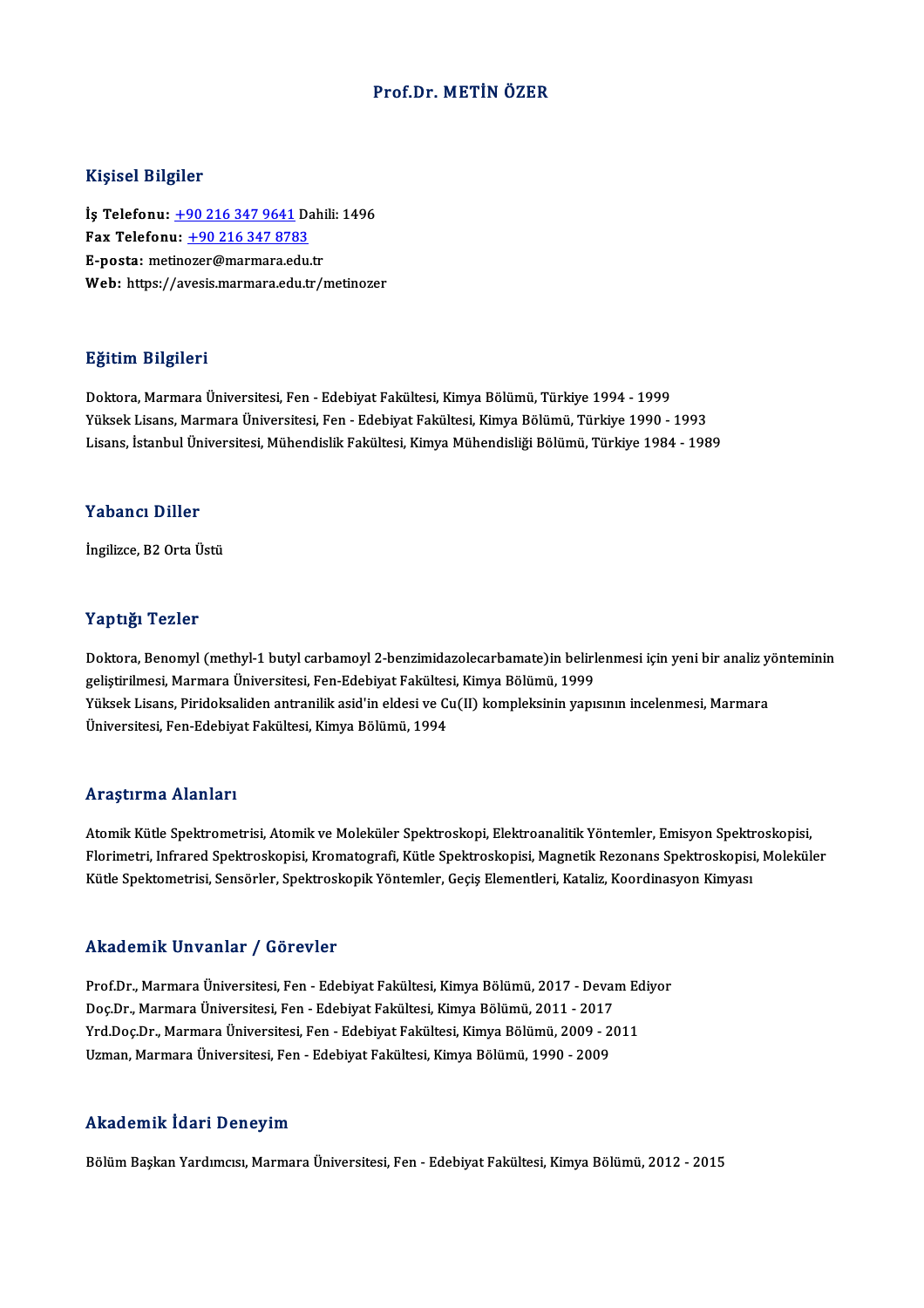# Verdiği Dersler

EnstrümentalAnaliz,Lisans,2019 -2020 Enstrümental Analiz, Lisans, 2019 - 2020

# SCI, SSCI ve AHCI İndekslerine Giren Dergilerde Yayınlanan Makaleler

I. Electrochemical, spectroelectrochemical, electrocatalytic oxygen reducing, and heavymetal ion seen ve finen indensiering en en evergiferae ray infanan franafeler<br>Electrochemical, spectroelectrochemical, electrocatalytic oxygen reducing, and heavy metal ion<br>sensing properties of novel tetrakis-[4-((2, 8-bis (trifluo Electrochemical, spectro<br>sensing properties of no<br>metallophthalocyanines<br>Paban N. OPMAN E B. Mo sensing properties of novel tetrakis-[4-((2, 8-bis (trifluorometh)<br>metallophthalocyanines<br>Daban N., ORMAN E. B. , Meyancı L., ALTINDAL A., ÖZER M., ÖZKAYA A. R.<br>Journal of Molocular Structure, silt 1250, 2022 (SCL Evnanded metallophthalocyanines<br>Daban N., ORMAN E. B. , Meyancı L., ALTINDAL A., ÖZER M., ÖZKAYA A. R.<br>Journal of Molecular Structure, cilt.1250, 2022 (SCI Expanded İndekslerine Giren Dergi)

- II. Synthesis and characterization of the novel  $4-(1-(pyridin-4-yl)$  ethoxyl) substituted Journal of Molecular Structure, cilt.1250, 2022 (SCI Expanded İndekslerine Giren Dergi)<br>Synthesis and characterization of the novel 4-(1-(pyridin-4-yl) ethoxyl) substituted<br>bis(phthalocyaninato) rare earth complexes and in Synthesis and characterization of the nov<br>bis(phthalocyaninato) rare earth complex<br>third-order non-linear optical properties<br>Cauus A. GÖRK C. ERDEM M. ÖZER M bis(phthalocyaninato) rare earth<br>third-order non-linear optical pro<br>Cavuş A., GÖRK G., ERDEM M., ÖZER M.<br>Journal of Malogular Structure, gilt 124 third-order non-linear optical properties<br>Çavuş A., GÖRK G., ERDEM M., ÖZER M.<br>Journal of Molecular Structure, cilt.1247, 2022 (SCI İndekslerine Giren Dergi)<br>Synthesis, sharasterization, third, order non-linear optical pro
- Cavuş A., GÖRK G., ERDEM M., ÖZER M.<br>Journal of Molecular Structure, cilt.1247, 2022 (SCI İndekslerine Giren Dergi)<br>III. Synthesis, characterization, third-order non-linear optical properties and DFT studies of novel SUBO<br> Journal of Molecular Structure, cilt.1247, 2022 (<br>Synthesis, characterization, third-order no<br>bridged ball-type metallophthalocyanines<br>Alizadeb S. Köseğlu G. Erdem M. Asar Sekulti N Alizadeh S., Kösoğlu G., Erdem M., Açar-Selçuki N., Özer M., Salih B., Bekaroğlu Ö. DALTON TRANSACTIONS, cilt.49, sa.47, ss.17263-17273, 2020 (SCI İndekslerine Giren Dergi)
- IV. Synthesis, characterization, DFT study, conductivity and effects of humidity on CO2 sensing DALTON TRANSACTIONS, cilt.49, sa.47, ss.17263-17273, 2020 (SCI İndekslerine Giren Dergi)<br>Synthesis, characterization, DFT study, conductivity and effects of humidity on CO2 sensing<br>properties of the novel tetrakis- [2-(dib Synthesis, characterization, DFT study, conductivity and<br>properties of the novel tetrakis- [2-(dibenzylamino)eth<br>Senoglu S., Özer M., Dumludağ F., Acar N., Salih B., Bekaroglu O.<br>SENSORS AND ACTUATORS B. CUEMICAL, silt 310 properties of the novel tetrakis- [2-(dibenzylamino)ethoxyl] substituted met<br>Senoglu S., Özer M., Dumludağ F., Acar N., Salih B., Bekaroglu O.<br>SENSORS AND ACTUATORS B-CHEMICAL, cilt.310, 2020 (SCI İndekslerine Giren Dergi) Senoglu S., Özer M., Dumludağ F., Acar N., Salih B., Bekaroglu O.<br>SENSORS AND ACTUATORS B-CHEMICAL, cilt.310, 2020 (SCI İndekslerine Giren Dergi)<br>V. Novel tetrakis 4-(hydroxymethyl)-2,6-dimethoxyphenoxyl substituted me
- SENSORS AND ACTUATORS B-CHEMICAL, cilt.310, 2020 (SCI İndekslerine Giren Dergi)<br>Novel tetrakis 4-(hydroxymethyl)-2,6-dimethoxyphenoxyl substituted metallophthalocyanines:<br>Synthesis, electrochemical redox, electrocatalytic Novel tetrakis 4-(hydroxymethyl)-2<br>Synthesis, electrochemical redox, e<br>sensing and adsorption properties Synthesis, electrochemical redox, electrocatalytic oxyge<br>sensing and adsorption properties<br>Gunay I., Orman E. B., Altındal A., Salih B., Özer M., Özkaya A. R.<br>DVES AND PICMENTS, silt 154, ss.172,197,2019 (SCL İndeksler sensing and adsorption properties<br>Gunay I., Orman E. B. , Altındal A., Salih B., Özer M., Özkaya A. R.<br>DYES AND PIGMENTS, cilt.154, ss.172-187, 2018 (SCI İndekslerine Giren Dergi)

- VI. Electrocatalytic Activity of Novel Ball-Type Metallophthalocyanines with Trifluoro Methyl Linkages in DYES AND PIGMENTS, cilt.154, ss.172-187, 2018 (SCI İndekslerine Giren Dergi)<br>Electrocatalytic Activity of Novel Ball-Type Metallophthalocyanines with Trifluo<br>Oxygen Reduction Reaction and Application as Zn-Air Battery Cath Electrocatalytic Activity of Novel Ball-Type Metallophthalo<br>Oxygen Reduction Reaction and Application as Zn-Air Batte<br>Kocyigit N., Ozen U. E. , Özer M., Salih B., Özkaya A. R. , Bekaroglu O.<br>ELECTROCHIMICA ACTA .cilt 222, Oxygen Reduction Reaction and Application as Zn-Air Battery Cathode Ca<br>Kocyigit N., Ozen U. E. , Özer M., Salih B., Özkaya A. R. , Bekaroglu O.<br>ELECTROCHIMICA ACTA, cilt.233, ss.237-248, 2017 (SCI İndekslerine Giren Dergi) Kocyigit N., Ozen U. E. , Özer M., Salih B., Özkaya A. R. , Bekaroglu O.<br>ELECTROCHIMICA ACTA, cilt.233, ss.237-248, 2017 (SCI İndekslerine Giren Dergi)<br>VII. Novel 4,4 '-{(diphenylmethylene) bis(4,1-phenylene)bis(oxy)}-brid
- ELECTROCHIMICA ACTA, cilt.233, ss.237-248, 2017 (SCI İndekslerine Giren Dergi)<br>Novel 4,4 '-{(diphenylmethylene) bis(4,1-phenylene)bis(oxy)}-bridged ball-type phthalocya<br>Electrochemical, electrocatalytic oxygen reducing and Novel 4,4 '-{(diphenylmethylene) bis(4,1-phenylene)bis(oxy)}<br>Electrochemical, electrocatalytic oxygen reducing and heavy m<br>Dogan E., ÖZER M., ALTINDAL A., ÖZKAYA A. R. , SALİH B., Bekaroglu O.<br>JOUPMAL OE POPPHYPINS AND PHT Electrochemical, electrocatalytic oxygen reducing and heavy metals ions sensing properties<br>Dogan E., ÖZER M., ALTINDAL A., ÖZKAYA A. R. , SALİH B., Bekaroglu O.<br>JOURNAL OF PORPHYRINS AND PHTHALOCYANINES, cilt.20, ss.1319-1 Dogan E., ÖZER M., ALTINDAL A., ÖZKAYA A. R. , SALİH B., Bekaroglu O.<br>JOURNAL OF PORPHYRINS AND PHTHALOCYANINES, cilt.20, ss.1319-1333, 2016 (SCI İndekslerine Giren Der<br>VIII. Communication-High-Performance and Non-Precious
- JOURNAL OF PORPHYRINS AND PHTHALOCYANINES, cilt.20, ss.1319-1333, 2016 (SCI )<br>Communication-High-Performance and Non-Precious Bifunctional Oxygen El<br>Binuclear Ball-Type Phthalocyanine Based Complexes for Zinc-Air Batteries VIII. Communication-High-Performance and Non-Precious Bifunctional Oxygen Electrocatalysis with<br>Binuclear Ball-Type Phthalocyanine Based Complexes for Zinc-Air Batteries<br>Ozen U. E., Dogan E., Özer M., Bekaroglu O., Özkaya Binuclear Ball-Type Phthalocyanine Based Complexes for Zinc-Air Batteries<br>Ozen U. E. , Dogan E., Özer M., Bekaroglu O., Özkaya A. R.<br>JOURNAL OF THE ELECTROCHEMICAL SOCIETY, cilt.163, 2016 (SCI İndekslerine Giren Dergi)<br>Syn Ozen U. E. , Dogan E., Özer M., Bekaroglu O., Özkaya A. R.<br>JOURNAL OF THE ELECTROCHEMICAL SOCIETY, cilt.163, 2016 (SCI İndekslerine Giren Dergi)<br>IX. Synthesis, characterization, OFET and electrochemical properties of novel

# **JOURNAL OF THE ELECTRO**<br>Synthesis, characterizati<br>metallophthalocyanines<br>Ozer L. M., ÖZEP M. Altinde Synthesis, characterization, OFET and electrochemical proper<br>metallophthalocyanines<br>Ozer L. M. , ÖZER M., Altindal A., ÖZKAYA A. R. , SALİH B., Bekaroglu O.<br>DALTON TRANSACTIONS, silt 42, sa 19, sa 6622, 6644, 2012 (SCLİnda metallophthalocyanines<br>Ozer L. M. , ÖZER M., Altindal A., ÖZKAYA A. R. , SALİH B., Bekaroglu O.<br>DALTON TRANSACTIONS, cilt.42, sa.18, ss.6633-6644, 2013 (SCI İndekslerine Giren Dergi)

Ozer L. M. , ÖZER M., Altindal A., ÖZKAYA A. R. , SALİH B., Bekaroglu O.<br>DALTON TRANSACTIONS, cilt.42, sa.18, ss.6633-6644, 2013 (SCI İndekslerine Giren Dergi)<br>X. Catalytic Activity of a Thermoregulated, Phase-Separable Pd DALTON TRANSACTIONS, cilt.42, sa.18, ss.6633-6644, 2013 (SCI İndekslerine Giren De<br>Catalytic Activity of a Thermoregulated, Phase-Separable Pd(II)-perfluoroal!<br>Complex in an Organic/Fluorous Biphasic System: Hydrogenation Catalytic Activity of a Thermoregulat<br>Complex in an Organic/Fluorous Bip<br>YILMAZ F., ÖZER M., KANİ İ., Bekaroglu O.<br>CATALYSIS LETTEDS cilt 120.98642.647 Complex in an Organic/Fluorous Biphasic System: Hydrogenation of Olefins<br>YILMAZ F., ÖZER M., KANİ İ., Bekaroglu O.<br>CATALYSIS LETTERS, cilt.130, ss.642-647, 2009 (SCI İndekslerine Giren Dergi)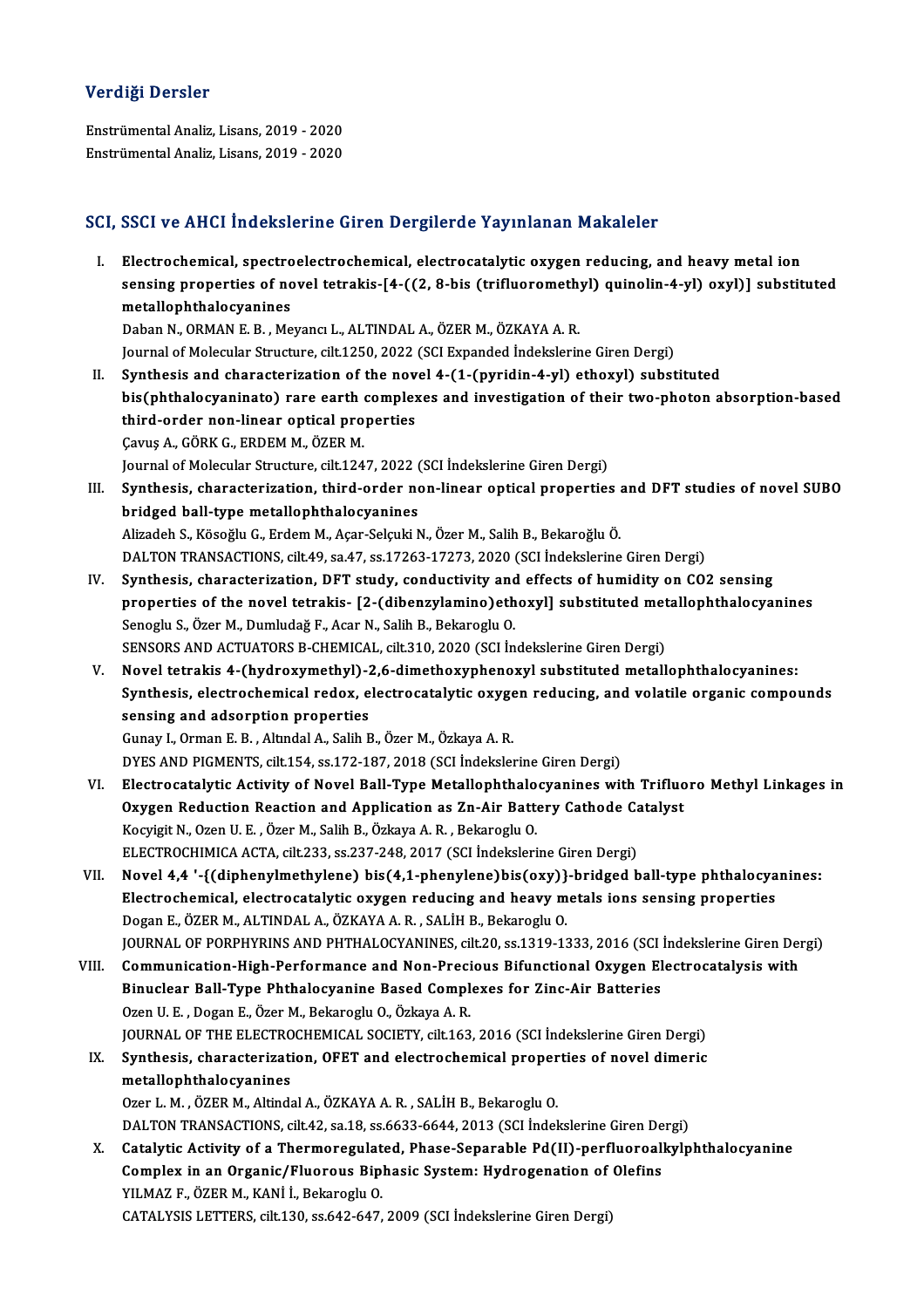| XI.    | Synthesis, characterization and catalytic activity of novel Co(II) and Pd(II)-                         |
|--------|--------------------------------------------------------------------------------------------------------|
|        | perfluoroalkylphthalocyanine in fluorous biphasic system; benzyl alcohol oxidation                     |
|        | ÖZER M., YILMAZ F., Erer H., KANİ İ., Bekaroglu O.                                                     |
|        | APPLIED ORGANOMETALLIC CHEMISTRY, cilt.23, sa.2, ss.55-61, 2009 (SCI İndekslerine Giren Dergi)         |
| XII.   | Ball-type supramolecular metallophthalocyanines with eight perfluorodecyl units: chemosensors for      |
|        | SO2 and electrocatalysts for oxygen reduction                                                          |
|        | ÖZER M., Altindal A., ÖZKAYA A. R., Bekaroglu O.                                                       |
|        | DALTON TRANSACTIONS, sa 17, ss.3175-3181, 2009 (SCI Indekslerine Giren Dergi)                          |
| XIII.  | Electrocatalytic activity, methanol tolerance and stability of perfluoroalkyl-substituted mononuclear, |
|        | and ball-type dinuclear cobalt phthalocyanines for oxygen reduction in acidic medium                   |
|        | Koc I., Oezer M., Oezkaya A. R., Bekaroglu O.                                                          |
|        | DALTON TRANSACTIONS, sa.32, ss.6368-6376, 2009 (SCI Indekslerine Giren Dergi)                          |
| XIV.   | Synthesis and characterization of novel cofacial bis-phthalocyanines containing 16-crown-5 ether       |
|        | groups                                                                                                 |
|        | ÖZER M., Altindal A., Salih B., Bulut M., Bekaroglu O.                                                 |
|        | TETRAHEDRON LETTERS, cilt.49, sa.5, ss.896-900, 2008 (SCI Indekslerine Giren Dergi)                    |
| XV.    | Fluorescent vic-dioxime-type ligand and its mono- and dinuclear complexes: The preparation,            |
|        | spectroscopy, and electrochemistry of its various complexes                                            |
|        | Oezer M., Kandaz M., Oezkaya A. R., Bulut M., Gueney O.                                                |
|        | DYES AND PIGMENTS, cilt.76, sa.1, ss.125-132, 2008 (SCI Indekslerine Giren Dergi)                      |
| XVI.   | Synthesis, characterization, and electrochemical and electrical properties of novel pentaerythritol-   |
|        | bridged cofacial bismetallophthalocyanines and their water-soluble derivatives                         |
|        | Oezer M., Altindal A., Oezkaya A. R., Salih B., Bulut M., Bekaroglu O.                                 |
|        | EUROPEAN JOURNAL OF INORGANIC CHEMISTRY, sa.22, ss.3519-3526, 2007 (SCI İndekslerine Giren Dergi)      |
| XVII.  | Synthesis, characterization and some properties of novel bis(pentafluorophenyl)methoxyl                |
|        | substituted metal free and metallophthalocyanines                                                      |
|        | Ozer M., Altindal A., Ozkaya A. R., Bulut M., Bekaroglu O.                                             |
|        | POLYHEDRON, cilt.25, ss.3593-3602, 2006 (SCI İndekslerine Giren Dergi)                                 |
| XVIII. | Derivatization, characterization and high-performance liquid chromatography-UV detection method        |
|        | for benomyl determination in wettable powder (benlate)                                                 |
|        | Ozer M., Aydin A., Ozer L.                                                                             |
|        | FRESENIUS ENVIRONMENTAL BULLETIN, cilt.15, sa.4, ss.322-327, 2006 (SCI Indekslerine Giren Dergi)       |
| XIX.   | Synthesis, characterization, and electrical, electrochemical and gas sensing properties of a novel     |
|        | cyclic borazine derivative containing three phthalocyaninato zinc(II) macrocycles                      |
|        | Ozer M., Altindal A., Ozkaya A. R., Bulut M., Bekaroglu O.                                             |
|        | SYNTHETIC METALS, cilt.155, sa.1, ss.222-231, 2005 (SCI Indekslerine Giren Dergi)                      |
| XX.    | Synthesis of some 3-phenyl chromenone-crown ethers and equilibrium studies on complexation with        |
|        | ion-pair extraction of sodium and potassium dyes                                                       |
|        | Cakir U., Ozer M., Icen M., Ugras H., Bulut M.                                                         |
|        | DYES AND PIGMENTS, cilt.60, sa.3, ss.177-185, 2004 (SCI İndekslerine Giren Dergi)                      |
|        |                                                                                                        |
|        |                                                                                                        |

# Diğer Dergilerde Yayınlanan Makaleler

- I. The Investigation of the Electrical Properties of a Newly Synthesized Phthalocyanine Thin Filmand the Effect of the Preparation Conditions Aktaş Y., Şen P., Dumludağ F., Altındal A., Özer M., Bulut M., Bekaroğlu Ö. Balkan Physics Letters, cilt.1, ss.551-554, 2008 (Diğer Kurumların Hakemli Dergileri) Aktaş Y., Şen P., Dumludağ F., Altındal A., Özer M., Bulut M., Bekaroğlu Ö.<br>Balkan Physics Letters, cilt.1, ss.551-554, 2008 (Diğer Kurumların Hakemli Dergileri)<br>II. The Effect of Ambient Conditions on the Impedance Sp
- Balkan Physics Letters, cilt.1, s<br>The Effect of Ambient Cone<br>Semiconductor Thin Films<br>Altes Y. San B. Dumludež E. The Effect of Ambient Conditions on the Impedance Spectra of<br>Semiconductor Thin Films<br>Aktaş Y., Şen P., Dumludağ F., Altındal A., Özer M., Bulut M., Bekaroğlu Ö.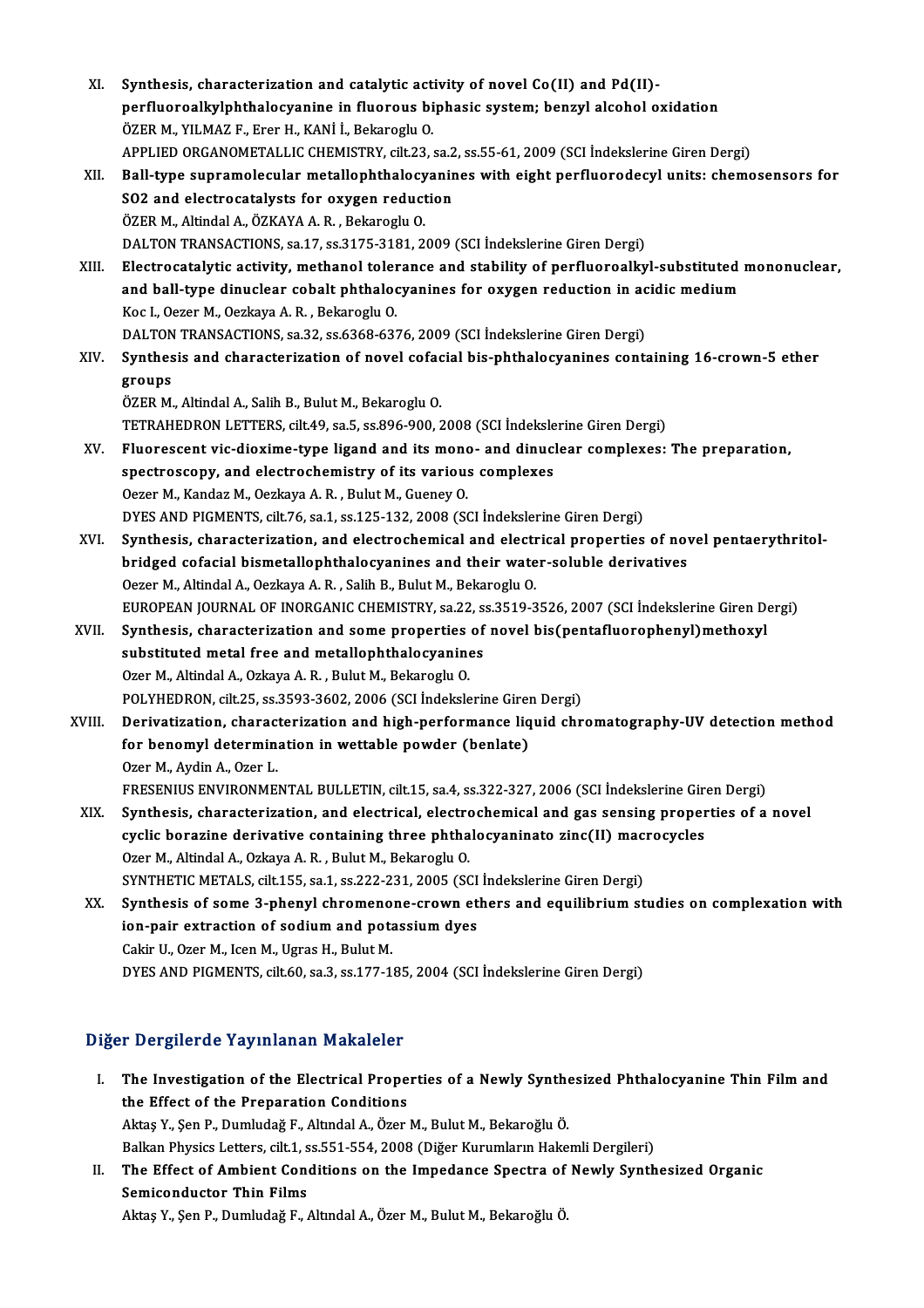American Institute of Physics, cilt.899, ss.233-234, 2007 (Diğer Kurumların Hakemli Dergileri)

# Hakemli Kongre / Sempozyum Bildiri Kitaplarında Yer Alan Yayınlar

akemli Kongre / Sempozyum Bildiri Kitaplarında Yer Alan Yayınlar<br>I. Yeni Tip 1-[3,5-Bis(Trifluorometil) Fenil] Propoksil Sübstitüe Double-Decker Ftalosiyanin<br>Komplekslarinin Santari, Karaktarizasyanı Ve Spektraskanik Özell XIIII IRSEND JOSINGSIJ UM STUTTI INCEPUTINUM TOTINUM TUJINU.<br>Komplekslerinin Sentezi, Karakterizasyonu Ve Spektroskopik Özelliklerinin İncelenmesi<br>KARACAN M. ÖZER M Yeni Tip 1-[3,5-Bis("<br>Komplekslerinin Sen<br>KARACAN M., ÖZER M.<br>EUBOASIA SUMMIT 2n Komplekslerinin Sentezi, Karakterizasyonu Ve Spektroskopik Özelliklerinin İncelenmesi<br>KARACAN M., ÖZER M.<br>EUROASIA SUMMIT 2nd INTERNATIONAL APPLIED SCIENCE CONGRESS, ST PETERSBURG, Rusya, 19 Haziran 2021<br>Trifonilfosfin Koo KARACAN M., ÖZER M.<br>EUROASIA SUMMIT 2nd INTERNATIONAL APPLIED SCIENCE CONGRESS, ST PETERSBURG, Rusya, 19<br>II. Trifenilfosfin Koordinasyonlu Fosforesans/Fluoresans Karakterli Yeni Tip Iridium Bazlı<br>Komplekslerin Senteri, Kar EUROASIA SUMMIT 2nd INTERNATIONAL APPLIED SCIENCE CONGRESS, ST PETERSBURG, Rusya, 1<br>Trifenilfosfin Koordinasyonlu Fosforesans/Fluoresans Karakterli Yeni Tip Iridium Bazl<br>Komplekslerin Sentezi, Karakterizasyonu ve Fotolümin Trifenilfosfin Koordinasyonlu<br>Komplekslerin Sentezi, Karak<br>SOYALTIN C., ÖZER M., ÇUBUK S.<br>22 Hlusel Kimus Kongresi, İstanb Komplekslerin Sentezi, Karakterizasyonu ve Fotolümine<br>SOYALTIN C., ÖZER M., ÇUBUK S.<br>32.Ulusal Kimya Kongresi, İstanbul, Türkiye, 17 - 19 Eylül 2020<br>1.2. Bis(difanilfəsfinə)ətən Koordinasyonlu Lüminesənə SOYALTIN C., ÖZER M., ÇUBUK S.<br>32.Ulusal Kimya Kongresi, İstanbul, Türkiye, 17 - 19 Eylül 2020<br>III. 1,2-Bis(difenilfosfino)etan Koordinasyonlu Lüminesans Özellikli Yeni Tip Iridium Bazlı Yarı-<br>Komplekslerin Senteri, Kanakt 32.Ulusal Kimya Kongresi, İstanbul, Türkiye, 17 - 19 Eylül 2020<br>1,2-Bis(difenilfosfino)etan Koordinasyonlu Lüminesans Özellikli Yeni Tip Iridium Ba<br>Komplekslerin Sentezi, Karakterizasyonu ve Fosforesans Özelliklerinin İnce 1,2-Bis(difenilfosfino)eta<br>Komplekslerin Sentezi, Ka<br>Evitan Z., ÖZER M., ÇUBUK S.<br>22 Ulucel Kimus Kongresi, İst Komplekslerin Sentezi, Karakterizasyonu ve Fosforesans Özelliklerinin İncelenmesi<br>Evitan Z., ÖZER M., ÇUBUK S.<br>32.Ulusal Kimya Kongresi, İstanbul, Türkiye, 17 Eylül 2020 Evitan Z., ÖZER M., ÇUBUK S.<br>32.Ulusal Kimya Kongresi, İstanbul, Türkiye, 17 Eylül 2020<br>IV. Yeni Tetrakis 4-(Difenil(piridin-4-il) Metoksil Sübstitüe Metalli Ftalosiyaninler: Sentezi ve<br>Elektrakimyesi 32.Ulusal Kimya I<br>Yeni Tetrakis 4<br>Elektrokimyası<br>Althal T. Endik C Yeni Tetrakis 4-(Difenil(piridin-4-il) Metoksil Sübstitüe Metalli Ftalosiy<br>Elektrokimyası<br>Akbal T., Fındık G. S. , Cengiz E. Ş. , ORMAN E. B. , ÖZER M., SALİH B., ÖZKAYA A. R.<br>20 ULUSAL KİMYA KONCRESİ Kıbrıs (Klts), 5 , 08 Elektrokimyası<br>Akbal T., Fındık G. S. , Cengiz E. Ş. , ORMAN E. B. , ÖZER M., SALİH B., ÖZKAYA A. R. Akbal T., Fındık G. S., Cengiz E. Ş., ORMAN E. B., ÖZER M., SALİH<br>30. ULUSAL KİMYA KONGRESİ, Kıbrıs (Kktc), 5 - 08 Kasım 2018<br>V. Yeni Tip Azo Boyar Madde Sentezi ve Karakterizasyonu<br>Frtom M. Akbal T. Kanmaz S. ÖZER M. CAKM 30. ULUSAL KİMYA KONGRESİ, Kıbrıs (Kktc), 5 - 08 Kasım 2018<br>Yeni Tip Azo Boyar Madde Sentezi ve Karakterizasyonu<br>Ertem M., Akbal T., Kanmaz Ş., ÖZER M., ÇAKMAKÇI E.<br>30. ULUSAL KİMYA KONGRESİ, Türkiye, 5 - 08 Kasım 2018 Yeni Tip Azo Boyar Madde Sentezi ve Karakterizasyo<br>Ertem M., Akbal T., Kanmaz Ş., ÖZER M., ÇAKMAKÇI E.<br>30. ULUSAL KİMYA KONGRESİ, Türkiye, 5 - 08 Kasım 2018<br>Organik Jalk Yayan Diyet (OLED) Uygulama Alanlarıı Ertem M., Akbal T., Kanmaz Ş., ÖZER M., ÇAKMAKÇI E.<br>30. ULUSAL KİMYA KONGRESİ, Türkiye, 5 - 08 Kasım 2018<br>VI. Organik Işık Yayan Diyot (OLED) Uygulama Alanlarına Yönelik Yeni Tip Ir (III) Kompleksleri<br>Althal T. ÖZER M. 30. ULUSAL KİMYA KONGRESİ, Türkiye<br>Organik Işık Yayan Diyot (OLED) l<br>Akbal T., ÖZER M., Kanmaz Ş., Ertem M.<br>20. ULUSAL KİMYA KONGRESİ, Kıbrıs ( Organik Işık Yayan Diyot (OLED) Uygulama Alanlarına Yö<br>Akbal T., ÖZER M., Kanmaz Ş., Ertem M.<br>30. ULUSAL KİMYA KONGRESİ, Kıbrıs (Kktc), 5 - 08 Kasım 2018<br>Yoni Tetrakis 4 (1. (Biridin 4. il) Etaksil Sühetitüs Metalli Akbal T., ÖZER M., Kanmaz Ş., Ertem M.<br>30. ULUSAL KİMYA KONGRESİ, Kıbrıs (Kktc), 5 - 08 Kasım 2018<br>VII. Yeni Tetrakis 4-(1-(Piridin-4-il) Etoksil Sübstitüe Metalli Ftalosiyaninler: Sentezi ve Elektrokimyası Özdemir B., Çavuş A., Akbal T., ORMAN E. B., ÖZER M., SALİH B., ÖZKAYA A. R. Yeni Tetrakis 4-(1-(Piridin-4-il) Etoksil Sübstitüe Metalli<br>Özdemir B., Çavuş A., Akbal T., ORMAN E. B. , ÖZER M., SALİH B., Ö<br>30. ULUSAL KİMYA KONGRESİ, Kıbrıs (Kktc), 5 - 08 Kasım 2018<br>Yani Bir Tasil Dimataksi Fanaksil S Özdemir B., Çavuş A., Akbal T., ORMAN E. B. , ÖZER M., SALİH B., ÖZKAYA A. R.<br>30. ULUSAL KİMYA KONGRESİ, Kıbrıs (Kktc), 5 - 08 Kasım 2018<br>VIII. Yeni Bir Tosil-Dimetoksi Fenoksil Sübstitüe Demir (II) Merkezli Ftalosiyan 30. ULUSAL KİMYA F<br>Yeni Bir Tosil-Dim<br>Karakterizasyonu<br>Özbelek İ. Kenmer S Yeni Bir Tosil-Dimetoksi Fenoksil Sübstitüe Demir<br>Karakterizasyonu<br>Özbalak İ., Kanmaz Ş., Ertem M., Esin N., Akbal T., ÖZER M.<br>20. ULUSAL KİMYA KONGBESİ Kıbrıs (Klita), E., 08 Kasım Karakterizasyonu<br>Özbalak İ., Kanmaz Ş., Ertem M., Esin N., Akbal T., ÖZER M.<br>30. ULUSAL KİMYA KONGRESİ, Kıbrıs (Kktc), 5 - 08 Kasım 2018 Özbalak İ., Kanmaz Ş., Ertem M., Esin N., Akbal T., ÖZER M.<br>30. ULUSAL KİMYA KONGRESİ, Kıbrıs (Kktc), 5 - 08 Kasım 2018<br>IX. Tosilat ve Dimetoksifenoksil Sübstitüe Yeni Tip Metalloftalosiyaninlerin Sentezi ve Spektrosko 30. ULUSAL KİMYA F<br>Tosilat ve Dimetok<br>Karakterizasyonu<br>Fsin N. Kanmaz S. Es Tosilat ve Dimetoksifenoksil Sübstitüe Yeni Tip Me<br>Karakterizasyonu<br>Esin N., Kanmaz Ş., Ertem M., Özbalak İ., Akbal T., ÖZER M.<br>20 ULUSAL KİMYA KONGRESİ Kıbrıs (Klts), E., 09 Kasım Karakterizasyonu<br>Esin N., Kanmaz Ş., Ertem M., Özbalak İ., Akbal T., ÖZER M.<br>30. ULUSAL KİMYA KONGRESİ, Kıbrıs (Kktc), 5 - 08 Kasım 2018 Esin N., Kanmaz Ş., Ertem M., Özbalak İ., Akbal T., ÖZER M.<br>30. ULUSAL KİMYA KONGRESİ, Kıbrıs (Kktc), 5 - 08 Kasım 2018<br>X. Yeni Tip Ir (III) Komplekslerinin Sentezi Ve Karakterizasyonu<br>Kanmaz S. Akbal T. Ertem M. ÖZER M. C 30. ULUSAL KİMYA KONGRESİ, Kıbrıs (Kktc), 5 - 08 K.<br>Yeni Tip Ir (III) Komplekslerinin Sentezi Ve Kaı<br>Kanmaz Ş., Akbal T., Ertem M., ÖZER M., ÇAKMAKÇI E.<br>20 ULUSAL KİMYA KONGRESİ Kıbrıs (Klts), 5 - 08 K. Yeni Tip Ir (III) Komplekslerinin Sentezi Ve Karakterizas<br>Kanmaz Ş., Akbal T., Ertem M., ÖZER M., ÇAKMAKÇI E.<br>30. ULUSAL KİMYA KONGRESİ, Kıbrıs (Kktc), 5 - 08 Kasım 2018<br>Navel Tetrekis 4, (1. (nuridin 4 ul)ethewul) Substit Kanmaz Ş., Akbal T., Ertem M., ÖZER M., ÇAKMAKÇI E.<br>30. ULUSAL KİMYA KONGRESİ, Kıbrıs (Kktc), 5 - 08 Kasım 2018<br>XI. Novel Tetrakis 4-(1-(pyridin-4-yl)ethoxyl) Substituted Phthalocyanine Derivatives: Synthesis and<br>DET/T 30. ULUSAL KİMYA KONGRES<br>Novel Tetrakis 4-(1-(pyrid<br>DFT/TD-DFT Calculations<br>Endik V. Erdem S. Cauus A. ( Novel Tetrakis 4-(1-(pyridin-4-yl)ethoxyl) Substitu<br>DFT/TD-DFT Calculations<br>Fındık V., Erdem S., Çavuş A., Özdemir B., Akbal T., Özer M.<br>11th Congress en Elestronis Structure Principles and Ann DFT/TD-DFT Calculations<br>Findik V., Erdem S., Çavuş A., Özdemir B., Akbal T., Özer M.<br>11th Congress on Electronic Structure Principles and Applications, Toledo, İspanya, 17 - 19 Temmuz 2018, ss.1-2<br>SYNTUESIS AND ELECTROCHEM Fındık V., Erdem S., Çavuş A., Özdemir B., Akbal T., Özer M.<br>11th Congress on Electronic Structure Principles and Applications, Toledo, İspanya, 17 - 19 Temmu:<br>XII. SYNTHESIS AND ELECTROCHEMISTRY OF NOVEL TETRAKIS 2-DIBENZ 11th Congress on Electronic Structure Principles at<br>SYNTHESIS AND ELECTROCHEMISTRY OF NO<br>SUBSTITUTED METALLOPHTHALOCYANINES XII. SYNTHESIS AND ELECTROCHEMISTRY OF NOVEL TETRAKIS 2-DIBENZYLAMINOETOXYL<br>SUBSTITUTED METALLOPHTHALOCYANINES<br>Şenoğlu S., ORMAN E. B., ÖZER M., SALİH B., ÖZKAYA A. R., BEKAROĞLU Ö. SUBSTITUTED METALLOPHTHALOCYANINES<br>Şenoğlu S., ORMAN E. B. , ÖZER M., SALİH B., ÖZKAYA A. R. , BEKAROĞLU Ö.<br>4th International Conference on New Trends in Chemistry, St. Petersburg, Rusya, 11 - 13 Mayıs 2018<br>SYNTUESIS AND E Senoğlu S., ORMAN E. B. , ÖZER M., SALİH B., ÖZKAYA A. R. , BEKAROĞLU Ö.<br>4th International Conference on New Trends in Chemistry, St. Petersburg, Rusya, 11 - 13 Mayıs 201<br>8YNTHESIS AND ELECTROCHEMISTRY OF NOVEL TETRAKIS 2-4th International Conference on New Trends in Cl<br>SYNTHESIS AND ELECTROCHEMISTRY OF NO<br>SUBSTITUTED METALLOPHTHALOCYANINES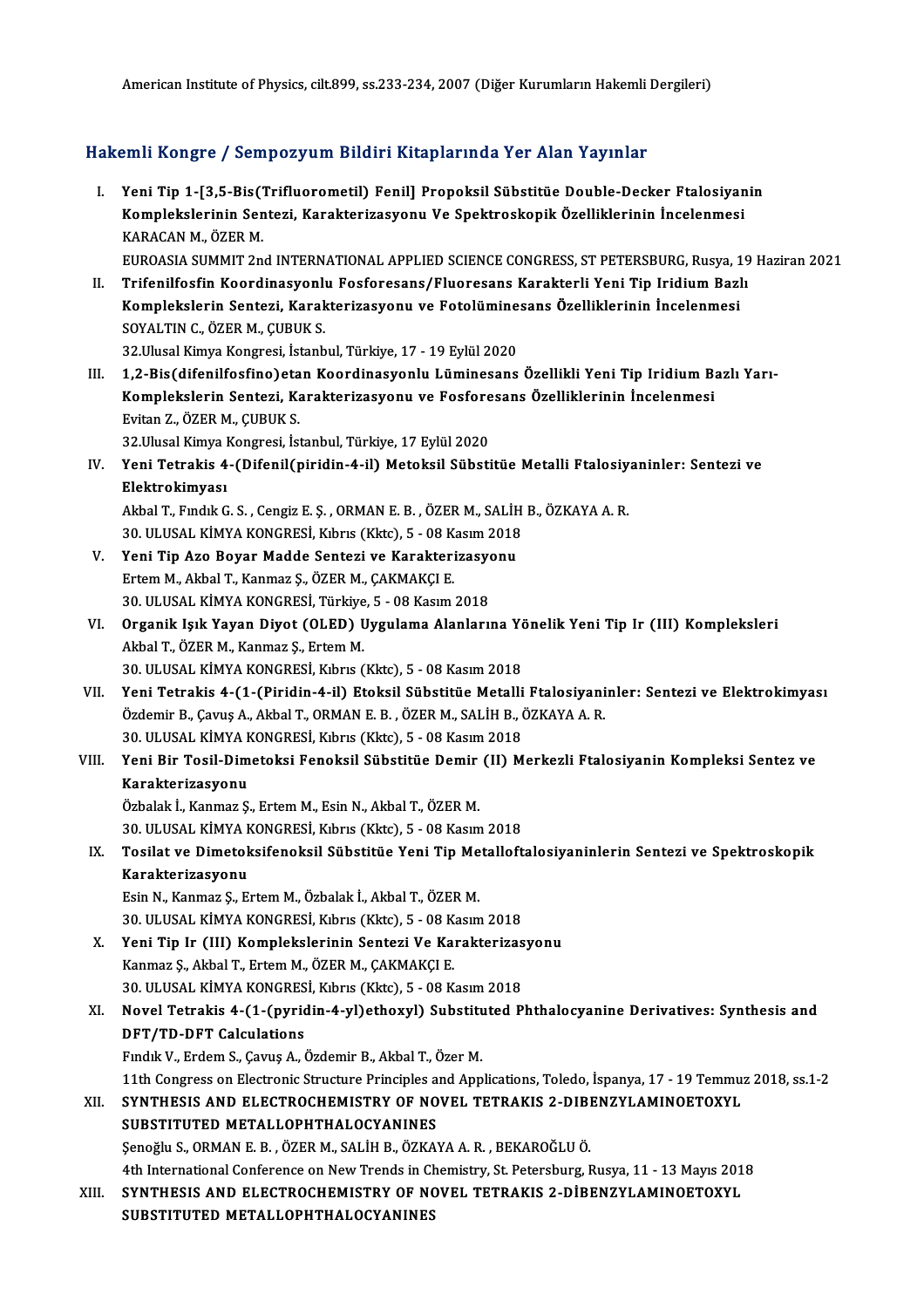Şenoğlu S.,ORMANE.B. ,ÖZERM.,SALİHB.,ÖZKAYAA.R. ,BEKAROĞLUÖ. Senoğlu S., ORMAN E. B. , ÖZER M., SALİH B., ÖZKAYA A. R. , BEKAROĞLU Ö.<br>4th International Congress on New Trends in Chemistry, St.Petersburg, Rusya, 11 - 13 Mayıs 2018<br>NOVEL TETRAKIS 4, (1 (PYRIDIN 4 YI )ETHOYYI ) SUBSTIT

- Senoğlu S., ORMAN E. B. , ÖZER M., SALİH B., ÖZKAYA A. R. , BEKAROĞLU Ö.<br>4th International Congress on New Trends in Chemistry, St.Petersburg, Rusya, 11 13 Mayıs 2018<br>XIV. NOVEL TETRAKIS 4-(1-(PYRIDIN-4-YL)ETHOXYL) S 4th International Congress on New Trends<br>NOVEL TETRAKIS 4-(1-(PYRIDIN-4-YL)<br>SYNTHESIS AND ELECTROCHEMISTRY NOVEL TETRAKIS 4-(1-(PYRIDIN-4-YL)ETHOXYL) SUBSTITUTED ME'<br>SYNTHESIS AND ELECTROCHEMISTRY<br>Çavuş A., Özdemir B., Akbal T., ORMAN E. B. , ÖZER M., SALİH B., ÖZKAYA A. R.<br>4th International Conference on Now Tronds in Chomistr 5YNTHESIS AND ELECTROCHEMISTRY<br>Cavuş A., Özdemir B., Akbal T., ORMAN E. B. , ÖZER M., SALİH B., ÖZKAYA A. R.<br>4th International Conference on New Trends in Chemistry, St. Petersburg, Rusya, 11 - 13 Mayıs 2018 Cavuş A., Özdemir B., Akbal T., ORMAN E. B. , ÖZER M., SALİH B., ÖZKAYA A. R.<br>4th International Conference on New Trends in Chemistry, St. Petersburg, Rusya, 11 - 13 Mayıs 2018<br>XV. Electrochemical/Electro-catalytic Applica
- 4th International Conference on New Trends in Chemist<br>Electrochemical/Electro-catalytic Applications of<br>Günay İ., ORMAN E. B. , ÖZER M., SALİH B., ÖZKAYA A. R.<br>ICRESE 2017 : 19th International Conference on Bourg r Electrochemical/Electro-catalytic Applications of Novel Alcohol Substituted Metallophthalocyanine<br>Günay İ., ORMAN E. B. , ÖZER M., SALİH B., ÖZKAYA A. R.<br>ICPESE 2017 : 19th International Conference on Power and Energy Syst Günay İ., ORMAN E. B. , ÖZER M., SALİH B., ÖZKAYA A. R.<br>ICPESE 2017 : 19th International Conference on Power and Energy Systems Engineering, 28 - 29 Ağustos 2017<br>XVI. Concentration effect on the Nonlinear Optical Absorptio
- ICPESE 2017 : 19th International Conference on Powe<br>Concentration effect on the Nonlinear Optical A<br>Substituted Nickel(II) Phthalocyanine Complex<br>FRDEM M. SEMA S. FDES E. K., ÖZER M. SALİU B. FR Concentration effect on the Nonlinear Optical Absorption ofthe Novel<br>Substituted Nickel(II) Phthalocyanine Complex<br>ERDEM M., SEMA Ş., EDES F. K. , ÖZER M., SALİH B., ERYÜREK G., BEKAROĞLU Ö.<br>The International ISCMBLeint Sc Substituted Nickel(II) Phthalocyanine Complex<br>ERDEM M., SEMA Ş., EDES F. K. , ÖZER M., SALİH B., ERYÜREK G., BEKAROĞLU Ö.<br>The International ISCMPJoint Science Congress of Materials and Polymers 25-28 August - Metropol Lake OHRID MACEDONIA, 25 Ağustos - 28 Temmuz 2017 The International ISCMPJoint Science Congress of Materials and Polymers 25-28 August - Metropol Lak<br>OHRID MACEDONIA, 25 Ağustos - 28 Temmuz 2017<br>XVII. Synthesis and characterization of unique bifunctional oxygen electrocat
- OHRID MACEDONIA, 25 Ağustos 28 Temmuz 2017<br>Synthesis and characterization of unique bifunctional oxygen electrocatal<br>macrocycles and their usage in the secondary Zn O2 battery applications<br>ÖZEP M. Koguižit N. ÖZEP Ü. E. Synthesis and characterization of unique bifunctional<br>macrocycles and their usage in the secondary Zn O2<br>ÖZER M., Koçyiğit N., Özen Ü. E. , ÖZKAYA A. R. , Bekaroğlu Ö.<br>2nd International Conference on Creen Chemistry and Su macrocycles and their usage in the secondary Zn O2 battery applications<br>ÖZER M., Koçyiğit N., Özen Ü. E. , ÖZKAYA A. R. , Bekaroğlu Ö.<br>2nd International Conference on Green Chemistry and Sustainable Engineering Rome, 20 - ÖZER M., Koçyiğit N., Özen Ü. E. , ÖZKAYA A. R. , Bekaroğlu Ö.<br>2nd International Conference on Green Chemistry and Sustainable Engineering Rome, 20 - 22 Temmuz 2016<br>2011. Highly Active and Non Precious Dual Core Ball Type
- 2nd International Conference on Green Chemistry and Sust<br>Highly Active and Non Precious Dual Core Ball Type<br>Electrocatalysts for Rechargeable Zinc Air Batteries Highly Active and Non Precious Dual Conditional Conditional Conditional Conditional Conditional Conditional Conditional Conditional Conditional Conditional Conditional Conditional Conditional Conditional Conditional Condit Electrocatalysts for Rechargeable Zinc Air Batteries<br>Özen Ü. E. , Doğan E., ÖZER M., ÖZKAYA A. R.<br>ICETAS 2016 International Conference on Engineering Technology and Applied SciencesApril 21-22,<br>2016Afyonkarabisar, Turkey, Özen Ü. E. , Doğan E., ÖZER M., ÖZKAYA A. R.<br>ICETAS 2016 International Conference on Enginee<br>2016Afyonkarahisar , Turkey, 21 - 22 Nisan 2016<br>Elestrosatalytis Oxygan Bodusing Borforman ICETAS 2016 International Conference on Engineering Technology and Applied SciencesApril 21-22,<br>2016Afyonkarahisar , Turkey, 21 - 22 Nisan 2016<br>XIX. Electrocatalytic Oxygen Reducing Performance of Perfluoroalkyl Substitute
- 2016Afyonkarahisar, Turkey, 21 22 I<br>Electrocatalytic Oxygen Reducing<br>Dinuclear Cobalt Phthalocyanines<br>ÖZKAVA A P. ÖZER M. REKAROČLUČ Electrocatalytic Oxygen Reducing P<br>Dinuclear Cobalt Phthalocyanines<br>ÖZKAYA A. R. , ÖZER M., BEKAROĞLU Ö.<br>21st International Sumnosium en Elueri Dinuclear Cobalt Phthalocyanines<br>ÖZKAYA A. R. , ÖZER M., BEKAROĞLU Ö.<br>21st International Symposium on Fluorine Chemistry & 6th International Symposium on Fluorouse Technologies,<br>06 Eylül 2015 ÖZKAYA A R , ÖZER M , BEKAROĞLU Ö. 21st International Symposium on Fluorine Chemistry & 6th International Symposium on Fluorouse Technologies,<br>06 Eylül 2015<br>XX. Catalytic activity and photovoltaic properties of novel 4 4 hexafluoroisoproplydene diphenol bas
- 06 Eylül 2015<br>Catalytic activity and photovoltaid<br>ball type metallophthalocyanines<br>ÖZEP M. ÖZKAYA A P. ALTINDALA Catalytic activity and photovoltaio<br>ball type metallophthalocyanines<br>ÖZER M., ÖZKAYA A. R. , ALTINDAL A.<br>17th International Sumnesium on Pek

ball type metallophthalocyanines<br>ÖZER M., ÖZKAYA A. R. , ALTINDAL A.<br>17th International Symposium on Relations between Homogeneous and Heterogeneous Catalysis. Utrecht,<br>Hallanda 22 Ağustes 2015 ÖZER M., ÖZKAYA A. R. , ALT<br>17th International Symposit<br>Hollanda, 23 Ağustos 2015<br>Catalutia activity and ada 17th International Symposium on Relations between Homogeneous and Heterogeneous Catalysis. Utrecht,<br>Hollanda, 23 Ağustos 2015<br>XXI. Catalytic activity and adsorption kinetic of aromatics on novel tetrakis 4 2 8 bis trifluor

Hollanda, 23 Ağustos 2015<br>Catalytic activity and adsorption kinetic o<br>quinolin 4 yl oxy metallophthalocyanines<br>ÖZEP M Catalyti<br>quinolir<br>ÖZER M.<br>17th Inte quinolin 4 yl oxy metallophthalocyanines<br>ÖZER M.<br>17th International Symposium on Relations between Homogeneous and Heterogeneous Catalysis. Utrecht,<br>Hollanda 12, 15 Tommuz 2015

ÖZER M.<br>17th International Symposium of<br>Hollanda, 12 - 15 Temmuz 2015<br>Catalutic activity and adsornt 17th International Symposium on Relations between Homogeneous and Heterogeneous Catalysis. Utrecht,<br>Hollanda, 12 - 15 Temmuz 2015<br>XXII. Catalytic activity and adsorption kinetic of aromatics on novel tetrakis 4 2 8 bis tri

Hollanda, 12 - 15 Temmuz 2015<br>Catalytic activity and adsorption kinetic o<br>quinolin 4 yl oxy metallophthalocyanines<br>KOCYİĞİT N. OPMAN E P. ALTINDAL A. SALİL Catalytic activity and adsorption kinetic of aromatics on novel tetrakis 4 2 8 bis<br>quinolin 4 yl oxy metallophthalocyanines<br>KOÇYİĞİT N., ORMAN E.B. , ALTINDAL A., SALİH B., ÖZKAYA A. R. , BEKAROĞLU Ö., ÖZER M.<br>17th Interna quinolin 4 yl oxy metallophthalocyanines<br>KOÇYİĞİT N., ORMAN E. B. , ALTINDAL A., SALİH B., ÖZKAYA A. R. , BEKAROĞLU Ö., ÖZER M.<br>17th International Symposium on Relations between Homogeneous and Heterogeneous Catalysis, Utr KOÇYİĞİT N., ORMAN E. B. , ALTII<br>17th International Symposium or<br>Hollanda, 12 - 15 Temmuz 2015<br>Synthosis and sharastarizatis 17th International Symposium on Relations between Homogeneous and Heterogeneous Cata<br>Hollanda, 12 - 15 Temmuz 2015<br>XXIII. Synthesis and characterization of ball type metallophthalocyanines based on 4 4<br>Aibydnewytetrephenyl

- Hollanda, 12 15 Temmuz 2015<br>Synthesis and characterization of ball type metallophtha<br>dihydroxytetraphenylmethane having catalytic specialty<br>DOČAN E. OPMAN E. P., ÖZEP M. ÖZKAYA A. P., SALİH P. PEK/ Synthesis and characterization of ball type metallophthalocyanine<br>dihydroxytetraphenylmethane having catalytic specialty<br>DOĞAN E., ORMAN E.B., ÖZER M., ÖZKAYA A.R., SALİH B., BEKAROĞLU Ö.<br>Challanges in Inorganis and Materi dihydroxytetraphenylmethane having catalytic specialty<br>DOĞAN E., ORMAN E. B. , ÖZER M., ÖZKAYA A. R. , SALİH B., BEKAROĞLU Ö.<br>Challenges in Inorganic and Materials Chemistry (ISACS13). Dublin, Irlanda, 1 - 04 Temmuz 2014<br>S DOĞAN E., ORMAN E. B., ÖZER M., ÖZKAYA A. R., SALİH B., BEKAROĞLU Ö.<br>Challenges in Inorganic and Materials Chemistry (ISACS13). Dublin, Irlanda, 1 - 04 Ter<br>XXIV. Synthesis and characterization of metallophthalocyanines bri
- Challenges in Inorganic and Materials Chemistry (ISACS13). Dub<br>Synthesis and characterization of metallophthalocyanine<br>dihydroxytetraphenylmethane having catalytic specialty<br>ÖZEP M. DOČAN E. ÖZKAYA A. B. PEKAROČLUÖ Synthesis and characterization of metallophthalocyanines bridged with 4 4 dihydroxytetraphenylmethane having catalytic specialty<br>ÖZER M., DOĞAN E., ÖZKAYA A. R., BEKAROĞLU Ö. 5. Ulusal Kataliz Kongresi, Türkiye, 23 - 26 Nisan 2014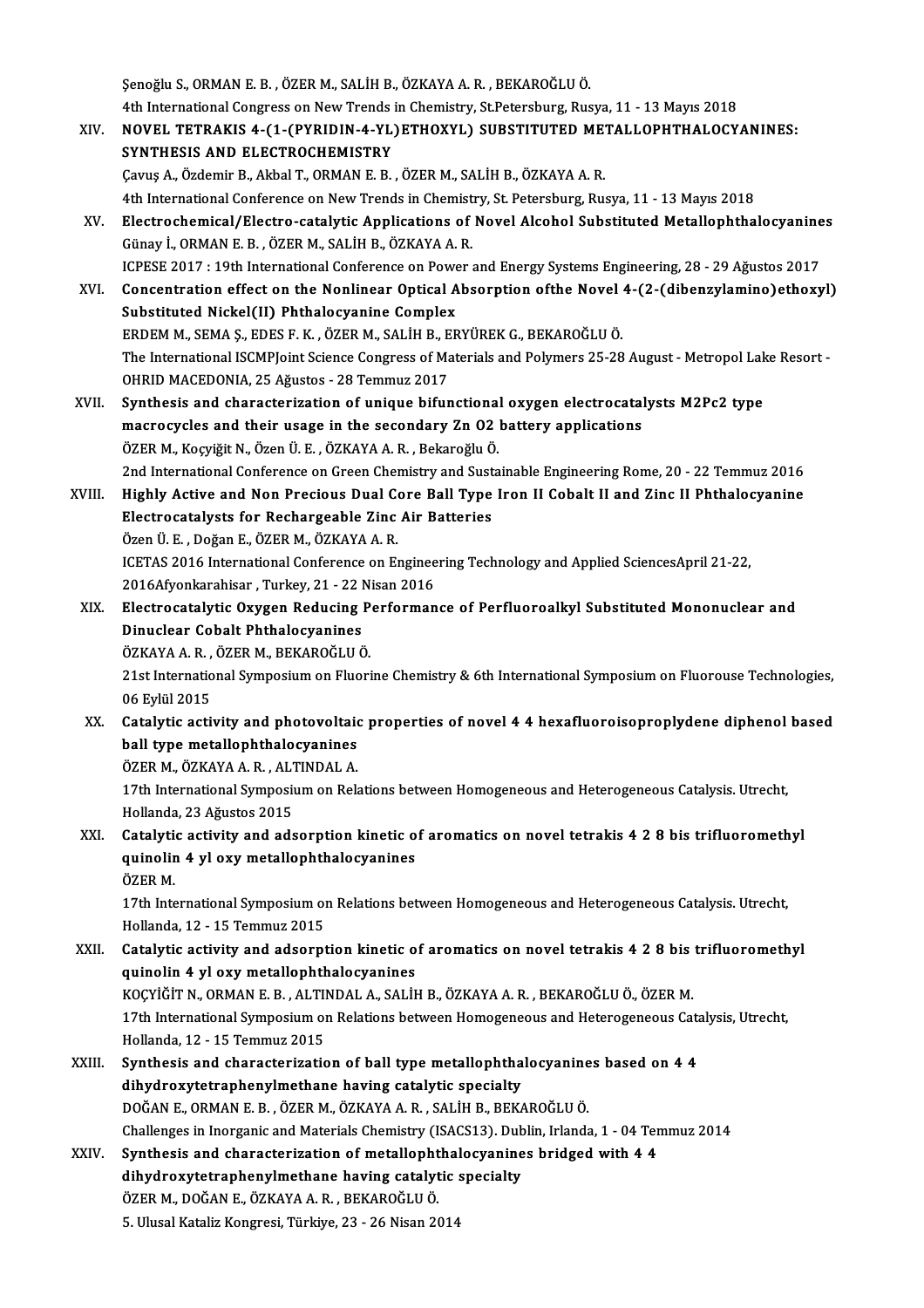| XXV.    | Synthesis and characterization of alcohol substituted metallophthalocyanines with catalytic features                                           |
|---------|------------------------------------------------------------------------------------------------------------------------------------------------|
|         | GÜNAY İ., ORMAN E. B. , ÖZER M., SALİH B., ÖZKAYA A. R.                                                                                        |
|         | 5. Ulusal Kataliz Kongresi, Türkiye, 23 - 26 Nisan 2014                                                                                        |
| XXVI.   | Synthesis and characterization of catalysis based phenoxy alcohol substituted phthalocyanine                                                   |
|         | derivatives                                                                                                                                    |
|         | YALÇIN H., ORMAN E. B., ÖZER M., ÖZKAYA A. R., SALİH B.                                                                                        |
|         | 5. Ulusal Kataliz Kongresi, Türkiye, 23 - 26 Nisan 2014                                                                                        |
| XXVII.  | Perfluorodesil Birimleri İçeren Sepet Türü Supramoleküler Metalloftalosiyaninler                                                               |
|         | ÖZER M., ALTINDAL A., ÖZKAYA A. R. , BEKAROĞLU Ö.                                                                                              |
|         | II. Ulusal Anorganik Kimya Kongresi. Elazığ, Türkiye, Türkiye, 16 - 19 Mayıs 2009                                                              |
| XXVIII. | Yeni Tip Co II ve Pd II perfluoroalkilftalosiyaninlerin Sentezi Karakterizasyonu ve Katalitik<br>Aktiviteleri                                  |
|         |                                                                                                                                                |
|         | ÖZER M., KANİ İ., BEKAROĞLU Ö.                                                                                                                 |
|         | XXII. Ulusal Kimya Kongresi. Mağusa, Kuzey Kıbrıs Türk Cumhuriyeti, Kıbrıs (Kktc), 6 - 10 Ekim 2008                                            |
| XXIX.   | The Catalytic Activity of Novel Co II and Pd II perfluoroalkylphthalocyanine in Fluorous biphasic                                              |
|         | System Benzyl Alcohol Oxidation and First Time Hydrogenation of Olefins by Phthalocyanine                                                      |
|         | ÖZER M., YILMAZ F., ERER H., KANİ İ., BEKAROĞLU Ö.                                                                                             |
| XXX.    | XVI. International Symposium on Homogenous Catalysis. Florence, Italy, 6 - 11 Temmuz 2008                                                      |
|         | The Investigation of The Electrical Properties of A Newly Synthesized Phthalocyanine Thin Film and<br>The Effect of The Preparation Conditions |
|         | Aktaş Y., Şen P., Dumludağ F., Altındal A., Özer M., Bulut M., Bekaroğlu Ö.                                                                    |
|         | 24 th International Physics Congress of Turkish Physical Society, Malatya, Türkiye, 28 - 31 Ağustos 2007, ss.541                               |
| XXXI.   | Yeni Bis pentafluorofenil metoksi Sübstitüe Ftalosiyanin Komplekslerinin Sentezi ve Yapısal                                                    |
|         | Karakterizasyonu                                                                                                                               |
|         | ÖZER M., BULUT M., BEKAROĞLU Ö.                                                                                                                |
|         | XX. Ulusal Kimya Kongresi. Kayseri, Türkiye, Türkiye, 4 Ağustos - 08 Eylül 2006                                                                |
| XXXII.  | Fonksiyonel Kumarin Taşıyan vic Dioksim Ligandı Metal Kompleksleri ve Spektral Elektrokimyasal                                                 |
|         | Özelliklerinin İncelenmesi                                                                                                                     |
|         | ÖZER M. BULUT M. KANDAZ M.                                                                                                                     |
|         | XX. Ulusal Kimya Kongresi. Kayseri, Türkiye, Türkiye, 4 - 08 Eylül 2006                                                                        |
| XXXIII. | The effect of ambient conditions on the impedance spectra of newly synthezised organic                                                         |
|         | semiconductor thin films                                                                                                                       |
|         | Aktas Y., Sen P., DUMLUDAĞ F., Altindal A., ÖZER M., Bulut M., Bekaroglu O.                                                                    |
|         | 6th International Conference of the Balkan-Physical-Union, İstanbul, Türkiye, 22 - 26 Ağustos 2006, cilt.899, ss.233-                          |
|         | 234                                                                                                                                            |
| XXXIV   | The Effect of Ambient Conditions on the Impedance Spectra of Newly Synthesised Organic                                                         |
|         | <b>Semiconductor Thin Films</b>                                                                                                                |
|         | Aktaş Y., Şen P., Dumludağ F., Altındal A., Özer M., Bulut M., Bekaroğlu Ö.                                                                    |
|         | 6th International Conference of the Balkan Physical Union (BPU), İstanbul, Türkiye, 22 - 26 Ağustos 2006, ss.233                               |
| XXXV.   | Sulfonamidlerin Amino Kolonlarla HPLC Analizi                                                                                                  |
|         | ÖZER L., AYDIN A., ÖZER M.                                                                                                                     |
|         | XIX. Ulusal Kimya Kongresi. Kuşadası İZMİR, TÜRKİYE, Türkiye, 30 Eylül - 04 Ekim 2005                                                          |
| XXXVI.  | Yeni Bir Oktanitroftalosiyanin Sentezi ve Karekterizasyonu                                                                                     |
|         | ÖZER M., BULUT M., BEKAROĞLU Ö.                                                                                                                |
|         | XVII Ulusal Kimya Kongresi, Türkiye, 18 - 21 Eylül 2003                                                                                        |
|         |                                                                                                                                                |

# Desteklenen Projeler

Özer M., Şenoğlu S., Yükseköğretim Kurumları Destekli Proje, Yeni Tip 2-Dibenzilaminoetoksil Sübstitüe, Asetik Asitte Çözünebilen Metalli Ftalosiyaninlerin Sentezi, Karakterizasyonu ve Bazı Spektroanalitik Özelliklerinin İncelenmesi., 2017 -